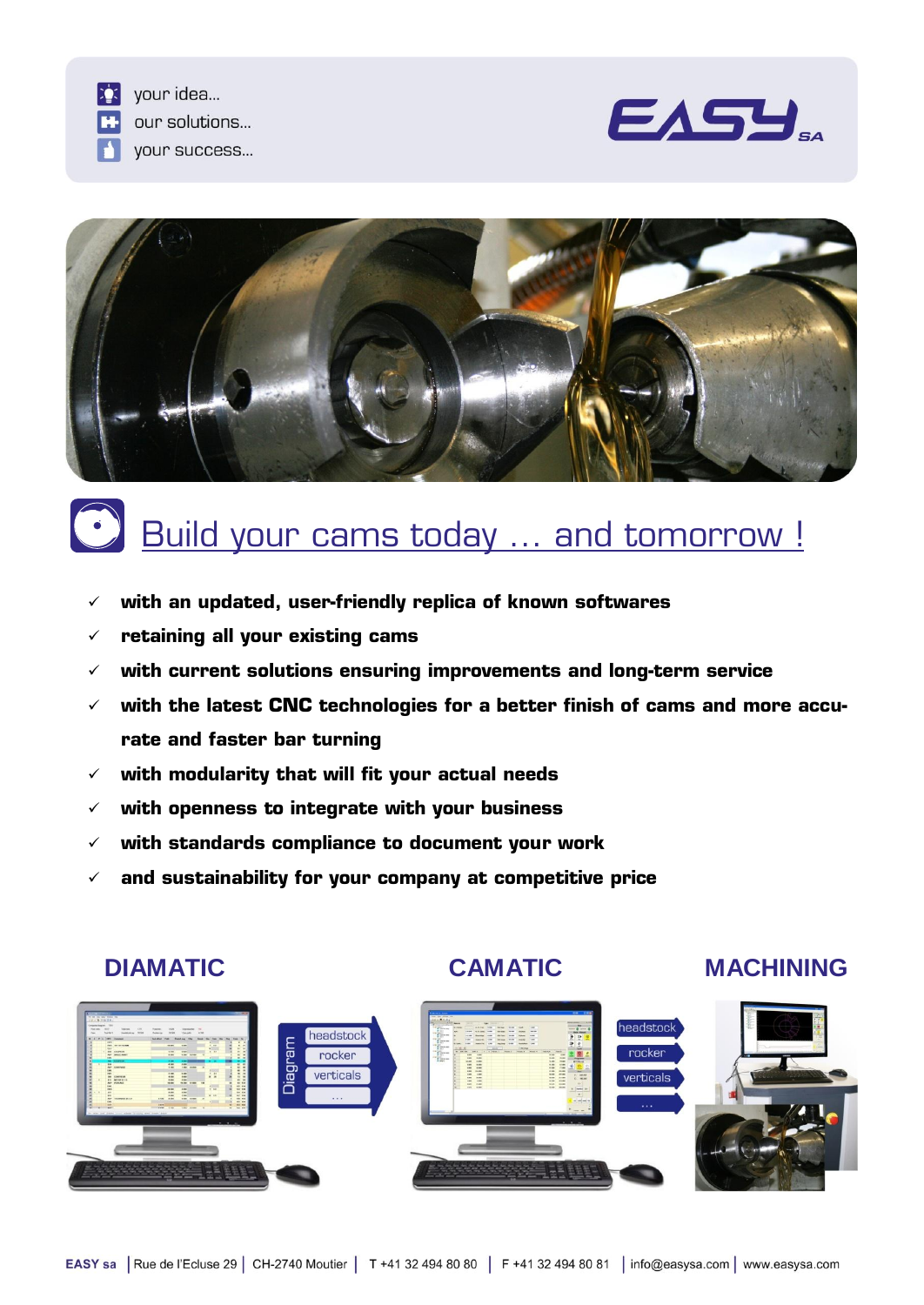

 $\sum$  your idea... our solutions... your success...

# DIAMATIC : diagram calculation

Diamatic assists the operator to define the set of cams required for machining workpieces on turning machines Tornos, Bechler Petermann, Esco , ….

This assistance consist to divide the machining of the part to be produced and representing them on the diagram, then generate the data of each of the cams required for the selected turning machine and make them available to Camatic and then to CNC for machining the cams.

The machine and available devices configurations can be modified or extended as needed. The cams headstocks and rockers can be divided for use from 1 to 9 spouts.

|                     |             |              |            | 19月日10日9.              |                          |                    |           |           |               |          |                         |                         |     |                         |                |     |
|---------------------|-------------|--------------|------------|------------------------|--------------------------|--------------------|-----------|-----------|---------------|----------|-------------------------|-------------------------|-----|-------------------------|----------------|-----|
|                     |             |              |            | Computed diagram: 1793 |                          |                    |           |           |               |          |                         |                         |     |                         |                |     |
|                     | Prod. revs: |              |            | 1017                   | 1777<br>Total revs:      | Poes/min.          | 4.529     |           | Unproductive: | 154      |                         |                         |     |                         |                |     |
|                     | Cam:        |              |            | Tool Nb 3              | 70.500<br>Headstock ray: | Rocker ray:        | 50.000    | Cam path: |               | $-4.190$ |                         |                         |     |                         |                |     |
| $\mathbf{N}$        | E           | P L          |            | <b>OPC</b>             | Comment                  | <b>Tool offset</b> | Path      | Diam/Leng | Chip          | Revol    | Dia                     | Carn                    | Bia | Deg                     | From           | To  |
| $\overline{5}$      |             |              |            | <b>OPC</b>             |                          |                    |           |           |               |          | 6                       |                         |     | в                       | $\Omega$       | 6   |
| $\ddot{\mathbf{s}}$ |             |              |            | <b>RHS</b>             | 18+1.8=19.8MM            |                    | $-19.800$ | 0.000     |               |          | $\overline{\mathbf{z}}$ | 151                     |     | 15                      | $\overline{6}$ | 21  |
| Ÿ                   |             |              |            | CLC                    |                          |                    |           |           |               |          | 10                      |                         |     | 10                      | 21             | 31  |
| R                   |             |              | $\epsilon$ | D03                    | <b>COUPEUR</b>           |                    | 1.310     | 0.620     |               |          | $\blacktriangleleft$    | 31                      |     | $\overline{\mathbf{3}}$ | 31             | 34  |
| $\Omega$            |             |              |            | <b>AHP</b>             | ANGLE AVANT              |                    | 0.300     | 0.300     | 0.0180        | 17       |                         |                         |     | $\overline{\mathbf{3}}$ | 35             | 38  |
| 10                  |             |              |            | <b>DWL</b>             |                          |                    |           |           |               |          | $\overline{2}$          |                         |     | $\overline{2}$          | 38             | 40  |
| 11                  |             |              |            | x <sub>0.3</sub>       | <b>COUPEUR</b>           |                    | 4.190     | 9.000     |               |          | $\overline{\mathbf{z}}$ | $\overline{\mathbf{z}}$ |     | 22                      | 40             | 62  |
| 12                  |             | $\mathbf{1}$ |            | <b>F04</b>             |                          |                    | $-4,500$  | 0.000     |               |          |                         |                         |     |                         | 62             | 62  |
| 13                  |             |              |            | <b>AHP</b>             | <b>CENTRAGE</b>          |                    | 1.100     | 1.400     | 0.0350        | 31       |                         |                         |     | 6                       | 62             | 68  |
| 14                  |             |              |            | <b>DWL</b>             |                          |                    |           |           |               |          | $\overline{z}$          |                         |     | $\overline{z}$          | 68             | 70  |
| 15                  |             |              |            | <b>RHF</b>             |                          |                    | $-1.100$  | 0.300     |               |          | $\overline{\mathbf{z}}$ | 31                      |     | $\overline{\mathbf{3}}$ | 70             | 73  |
| 16                  |             |              |            | X04                    | <b>CENTREUR</b>          |                    | 4.500     | 9,000     |               |          | 20                      | 20                      |     | 20                      | 73             | 93  |
| 17                  |             | $\mathbf{1}$ |            | E11                    | MECHE Ø 1.5              |                    | 0.000     | 0.000     |               |          |                         |                         |     |                         | 93             | 93  |
| 18                  |             |              |            | <b>AHP</b>             | PERCAGE                  |                    | 19,000    | 19,300    | 0.1000        | 190      |                         |                         |     | 39                      | 93             | 132 |
| 19                  |             |              |            | <b>DWL</b>             |                          |                    |           |           |               |          | $\overline{2}$          |                         |     | $\overline{2}$          | 132            | 134 |
| 20                  |             |              |            | <b>RHS</b>             |                          |                    | $-19.300$ | 0.000     |               |          | $\overline{\mathbf{z}}$ | 151                     |     | 15                      | 134 149        |     |
| $\overline{21}$     |             | $\mathbf{1}$ |            | X11                    |                          |                    | 0.000     | 0.000     |               |          |                         |                         |     |                         | 134            | 134 |
| 22                  |             |              |            | E01                    |                          |                    | $-3.400$  | 2.200     |               |          |                         | 10 12!                  |     | 12                      | 147 159        |     |
| 23                  |             |              |            | <b>AHP</b>             | TOURNAGE Ø 2.21          | 0.120              | 0.500     | 0.500     | 0.0300        | 21       |                         |                         |     | $\ddot{\phantom{a}}$    | 159            | 163 |
| 24                  |             |              |            | <b>DWL</b>             |                          |                    |           |           |               |          | 1                       |                         |     | $\mathbf{I}$            | 163 164        |     |
| 25                  |             |              |            | OT1                    |                          | 2.073              |           |           |               |          |                         |                         |     | 16                      | 164            | 180 |
| 26                  |             | $\mathbf{D}$ |            | <b>AUD</b>             |                          | 0.120              | 1.350     | 1.950     | 0.0190        | 75       |                         |                         |     | 16                      | 164 190        |     |

### **Machine Configuration and Devices**

Up to 9 devices with up to 9 tools each

| Initial date                        |                                                   |                                                               |                   |                  |        |              |                          | <b>Contract Contract</b> |                   |            |                         | <b>START</b>                                                 |                      |                       |                           |                   |
|-------------------------------------|---------------------------------------------------|---------------------------------------------------------------|-------------------|------------------|--------|--------------|--------------------------|--------------------------|-------------------|------------|-------------------------|--------------------------------------------------------------|----------------------|-----------------------|---------------------------|-------------------|
| General data                        | Attachment prison LTF                             |                                                               |                   |                  |        |              |                          |                          |                   |            |                         |                                                              |                      |                       |                           |                   |
| 1359<br>Customer:                   | 33036<br>12058                                    | <b>DB</b><br>×                                                |                   | Attachment name: |        | xx           |                          |                          |                   |            |                         | Defaults.                                                    |                      |                       |                           |                   |
| Test<br>Drawing:                    | 12011<br>13.67                                    | Can data                                                      |                   |                  |        | Lever data   |                          |                          | TRAIG (SK)        |            |                         |                                                              |                      |                       |                           |                   |
| EASY<br>Created by:                 | 1368<br>13 <sup>o</sup>                           | Trickness flet cent.                                          | Machine Setup: P7 |                  |        |              |                          |                          |                   |            |                         |                                                              |                      |                       |                           | <b>Controller</b> |
| Commerc                             | <b>LEWA</b><br>12.8                               | Hay, har fixt cars:                                           | AR.10             |                  |        | ٠            | 日日区                      |                          |                   |            | Machine name:           | P2                                                           |                      |                       |                           | Defeults          |
|                                     | $13.8^{\circ}$<br>124<br>12,000                   | His, say fiel care:                                           | 457<br>816        |                  |        |              |                          |                          |                   |            |                         |                                                              |                      |                       |                           |                   |
|                                     | 12/46<br>$r_{\rm F}$                              | <b>Bartra Feb cents</b><br><b>Driveral damater of segment</b> | 620<br>18220      |                  |        |              | Cars data                |                          |                   |            | Lever data              |                                                              |                      |                       | S curves ratios           |                   |
|                                     | 1XA                                               | <b>Baing suprant:</b>                                         | OR32              |                  |        |              | Can Hickness:            |                          | 8.000             |            | Headstock lever Art     | 197.820                                                      |                      |                       | 5 headstock retreat       | i z               |
|                                     | 33.7<br>3328                                      | <b>Ner, feast of separant:</b>                                | D2<br>0.281       |                  |        |              | Max.headstock.rav:       |                          | 80,000            |            | Headquak lever for      | 100,000                                                      |                      |                       | 5 headstock retreat       | $\mathbf{1}$      |
| Vibrigiera data                     | 33029<br>13043<br>Hiri, heads of assessment.      |                                                               |                   | 0282<br>0283     |        |              | Mrs. Peradatook news     |                          | 26,000            | C Officet: |                         |                                                              |                      |                       | 5 headstock retreat<br>13 |                   |
| 7,000<br>Material diameter (        | bia<br>GG 20                                      | Inference level 31                                            | 0.481<br>D482     |                  |        |              | Max Rocker (av)          |                          | 60,000            |            | Rodon lever A:          | 139,650                                                      |                      |                       | Vertical tool entry A1: 7 |                   |
| Nedun dameter:<br>9.000             | 1879<br>126.45                                    | Indexry level 21                                              | 0493              |                  |        |              | <b>Avis Recker cavit</b> |                          | 45,000            |            | Rodov lever R:          | 129,000                                                      |                      |                       | Vertical tool entry A2: 4 |                   |
| 360<br>Distance Fevral diges        | 0013<br>ä                                         | Indexing level 2:                                             | l06<br>594        |                  |        |              | Mrs. Recker next         |                          | 30,000            |            | Verboil tool lever A:   | 87.230                                                       |                      |                       | Verbisel tool entry A3: 1 |                   |
|                                     | PECIDO<br>mi<br><b>Die</b>                        | Information in                                                | MT<br>ME32        |                  |        |              | Max. vertical tool ray:  |                          | 60,000            |            | Vertical tool lever its | 75,000                                                       |                      |                       | Vertical tool exit A Li   | $\frac{1}{2}$     |
| Machiner: M7                        | $\scriptstyle\rm{r}$<br>$\mathbf{u}$<br>r         | Thickness Rate:<br><b>Barns</b>                               | MG7<br>Mt.        |                  |        |              | Mrs. verdical tool rays  |                          | 30,000            |            |                         |                                                              |                      |                       | Vertical tool exit A2:    | $\rightarrow$     |
| M. AL                               | t.<br>×                                           | 12,000<br>1200<br>104,000                                     | Pas               | NA12             |        |              | meadetook boring:        |                          |                   | 20,000     |                         | Vertical tools in/out degrees<br><b>Brity degrees:</b><br>44 |                      | Vertical tool exit&3: |                           | 50                |
| T P M DL stat<br>Officet<br>N       | 225<br>104,000<br>12:000<br>1,000<br>٠<br>15<br>٠ |                                                               |                   |                  |        |              |                          |                          |                   |            |                         |                                                              |                      |                       |                           |                   |
| D.<br>$\Omega$<br>٠                 | ٠                                                 | 12,000<br>1,200<br>104,000                                    | P250LIT<br>P3     |                  |        |              | Rocker boring:           |                          | 20,000            |            | Exit degrees:           | $^{36}$                                                      |                      |                       |                           |                   |
| M<br>9,000<br>$\mathbf{1}$<br>R.    | ٠<br>×<br>٠<br>×<br>s.<br>$\sim$                  | 12,000<br>1.00<br>104,000<br>12.030<br>1,100<br>104,000       | R.12              |                  |        |              | vertical tool boring:    |                          | 30,000            |            |                         |                                                              |                      |                       | Number of tools:          | 5                 |
| M<br>9,000<br>$\overline{ }$<br>۰   |                                                   |                                                               | $^{12}$           | т                | ×      | <b>Bonna</b> | Thick                    | Ratio                    | Min. R/H Mas. R/H |            | A/H                     | Bering                                                       | Entry Exit           |                       | Name                      |                   |
| M<br>$-2,000$<br>31                 |                                                   |                                                               |                   |                  | ٠      | 29,000       | 65,000                   | 1,000                    | 55,000            | 25.000     | 197,820                 | 100,000                                                      |                      |                       |                           |                   |
| 9.000<br>M<br>$\mathbf{z}$<br>M     |                                                   |                                                               |                   | R                |        | 20,000       | 7,000                    | 3,000                    | 28,000            | \$5,000    |                         |                                                              |                      |                       |                           |                   |
| $5$ <sup>F</sup><br>9,000<br>$\sim$ |                                                   |                                                               | 12                | ٠                | ٠      | 20,000       | 7,000                    | 3,000                    | 38,000            | 55/600     |                         |                                                              |                      |                       |                           |                   |
|                                     | $\propto$                                         |                                                               |                   | F                | ٠      | 32,000       | 7,000                    | 1,000                    | 26,000            | 55/000     | 81.320                  |                                                              | 71,000 42,000 45,000 |                       |                           |                   |
|                                     |                                                   |                                                               | и                 | z                | ٠      | 22,000       | 7,000                    | 2,000                    | 26,000            | 55,000     | \$1,220                 |                                                              | 71,000 42,000 45,000 |                       |                           |                   |
|                                     |                                                   |                                                               | k                 | ×                | $\sim$ | 22,000       | 7,000                    | 2,000                    | 25,000            | 55,000     | 81,320                  |                                                              | 71,000 42,000 45,000 |                       |                           |                   |
| $\alpha$                            |                                                   |                                                               |                   |                  |        |              |                          |                          |                   |            |                         |                                                              |                      |                       |                           |                   |
|                                     |                                                   |                                                               |                   |                  |        |              |                          |                          |                   |            |                         |                                                              |                      |                       |                           |                   |
|                                     |                                                   |                                                               |                   |                  |        |              |                          |                          |                   |            |                         |                                                              |                      |                       |                           |                   |
|                                     |                                                   |                                                               |                   | OK-              |        |              |                          |                          |                   |            |                         |                                                              |                      |                       |                           | Cancel            |

### **Graphic display**

- circular
- linear  $\bullet$
- interactive zoom
- crossings



### **Printings**

| Diagram<br>1793.dmx                                                                                                                                                                                                                                                                                       |                                                                                                       |                        |                                   | Test                         | Drawing:                  |                                                                                                                                       |                           |                                       |        |                      |                                                                               | D                             |
|-----------------------------------------------------------------------------------------------------------------------------------------------------------------------------------------------------------------------------------------------------------------------------------------------------------|-------------------------------------------------------------------------------------------------------|------------------------|-----------------------------------|------------------------------|---------------------------|---------------------------------------------------------------------------------------------------------------------------------------|---------------------------|---------------------------------------|--------|----------------------|-------------------------------------------------------------------------------|-------------------------------|
| Customer<br>DEMO<br>Machine:<br>107<br>13Y<br>Attachment(s)<br>EASY<br>Created by<br><b>DMX File</b><br>1793<br>Feed mining<br>177,020<br><b>Pointman</b><br>4.526<br><b>Unproductive</b><br>154                                                                                                          | idently of the set:<br>Date:<br>Material<br>Speed rimin:<br>Total revs:<br>Prod news                  |                        |                                   | 1703<br>sono<br>1777<br>1017 | 14.01.2015<br>LAITON SILA |                                                                                                                                       |                           | Material diameter<br>Modium diameter: |        | Divisions/revolution | 7,000<br>9,000<br>560                                                         |                               |
| Headstack<br>Rocker 1, 2, 3 D.L. start 9,000 Ratio 1 / 3,000<br>Vertical 3<br>Vertical 4                                                                                                                                                                                                                  | DI, start 0.000 Ratio: 17, 1.000<br>DA start -2.000 Ratio 1/ 1.000<br>DJ, start 1.000 Ratio 1 / 2.000 |                        |                                   |                              |                           | Vertical 5 DJ, start 9.000 Ratio 1/ 2.000<br>13Y Seam 2 DIL start: 0.000 Ratio 1 / 1.000<br>13Y Sepn. 3 DA start 0.000 Ratio 1/ 1.000 |                           |                                       |        |                      | 13Y Segn. 1 DL stat: 0.000 Ratio: 1/ 1.000                                    |                               |
| <b>Hiller</b><br>HE.                                                                                                                                                                                                                                                                                      |                                                                                                       |                        |                                   |                              |                           |                                                                                                                                       |                           |                                       |        |                      | Car   Ass   64   Jan   Jan   Lage   Car   Aw   Lag   Jan   Jan   Da   Da   Da | Î                             |
| 12222222<br><b>Name more</b> or a<br>ij<br>Teachers                                                                                                                                                                                                                                                       | <b>Britain Bill</b>                                                                                   | $\overline{1}$         | w                                 |                              | $\overline{a}$            |                                                                                                                                       | w                         |                                       |        | d H-                 | į                                                                             | ÷<br>w<br>ł<br>ł              |
| 3Ì<br>Decipio fair 2<br><b>STORY</b>                                                                                                                                                                                                                                                                      | $10.48 - 8$<br>7777<br>$\overline{\phantom{a}}$                                                       | $-124$<br>73<br>72     | $\overline{136}$<br>9<br>w        |                              | <b>UH</b><br>m<br>w       | 10 <sup>2</sup><br><b>THE</b>                                                                                                         | ₩                         | $\overline{\phantom{a}}$              |        | ī<br>J               | 7<br>š                                                                        | $2.14 - 2.7$<br>÷<br>ij<br>s  |
| š<br><b>Section</b><br>Aberta testa pro<br>š<br>摭                                                                                                                                                                                                                                                         | ದಲ                                                                                                    | 100<br>끠               | 78<br>28                          |                              | 281<br>Ξ                  | TH                                                                                                                                    | ×                         |                                       |        | Ï                    | 1<br>3                                                                        | ٣İ<br>医皮片<br>9                |
| <b>Furner material</b><br>э<br>ij<br><b>AFTER</b><br><b>Bit or legs</b><br>ŵ<br><b>Abana hack pre</b>                                                                                                                                                                                                     | <b>CENTRELA</b><br>$-11$<br><b>HOLAS</b>                                                              | 78<br>$-100$<br>13.90  | $\overline{\mathbf{x}}$<br>谕<br>询 |                              | 73<br>₩<br>'n<br>œ        | <b>A RT</b>                                                                                                                           | $\frac{1}{2}$<br>œ<br>536 |                                       | ٠      | ś                    | śj<br>иt<br>î.                                                                | ÷<br>î<br>쾲                   |
| ₩<br>41<br>쾪<br><b><i><u>Mand Halley of 1</u></i></b>                                                                                                                                                                                                                                                     |                                                                                                       | 4370                   | 꾢                                 |                              | 带                         |                                                                                                                                       | 缯                         |                                       |        | Ŧ<br>ź               | Ŧ<br>彐                                                                        | ÷<br>$\overline{ }$<br>ą<br>읚 |
| <b>SECURI</b><br>의<br>Maria taos ya<br>휿<br><b>Spine</b>                                                                                                                                                                                                                                                  | $1.4462 + 17$                                                                                         | 522<br>$^{+6}$         | 72<br>$^{+8}$                     |                              | siil<br>128               | œ<br>w                                                                                                                                | ₩                         |                                       | Ŧ      | t                    | st<br>謣<br>ü                                                                  | s)<br>ú<br>Ŧ<br>÷<br>÷        |
|                                                                                                                                                                                                                                                                                                           | <b>Taylord #11</b>                                                                                    | 7367<br>w<br>×         | $+30$                             | ×                            | $-10$<br>゠                | ×<br>岀                                                                                                                                | ×<br>×<br>œ               | 356                                   | ¥<br>× |                      | 医生物<br>41                                                                     | 11<br>÷<br>×<br>Ŧ<br>÷η<br>٠  |
| <b>The Merry</b><br><b>Day Ser</b><br>à<br>tia<br><b>MATE</b>                                                                                                                                                                                                                                             | <b>SUMMERONS</b>                                                                                      | 请<br>$-20$<br>tio      | v<br>œ<br>w.                      |                              | ज<br>$-138$<br>÷          | ÷                                                                                                                                     | isi<br>$\overline{12}$    |                                       | ×<br>j |                      | ź<br>Ŧ<br>τ                                                                   | Ħ<br>÷<br>÷                   |
| ÷<br>Ħ<br>翡<br><b>Film</b>                                                                                                                                                                                                                                                                                |                                                                                                       | œ                      | 沃                                 |                              | 187                       | 156                                                                                                                                   |                           |                                       | z      | ¥<br>ğ               | ł                                                                             | $1 - 4$<br>₩<br>ч<br>쿙<br>ч   |
|                                                                                                                                                                                                                                                                                                           |                                                                                                       | ш                      | ×<br>環                            |                              | 蟙                         | <b>DO</b>                                                                                                                             | micem<br>щ                | $\sim$                                | ŧ      |                      | ä<br>й                                                                        | ♦<br>듚<br>×<br>×              |
| Meris Matica<br>Delli<br>Suomen<br>힄<br>$n$   $1$   $0 + n$ are 1                                                                                                                                                                                                                                         | 10-fread avant further                                                                                | $^{140}$<br><b>TRO</b> | w                                 | $\frac{1}{2}$                | 79<br>ziri                | $-198$                                                                                                                                | $^{16}$                   | $-200$<br>m                           | ý      | ¥                    | 21<br>4<br>ना                                                                 | ŭ<br>ü<br>÷<br>÷<br>s         |
| $rac{1}{2}$ $rac{1}{2}$ $rac{1}{2}$ $rac{1}{2}$ $rac{1}{2}$ $rac{1}{2}$ $rac{1}{2}$ $rac{1}{2}$ $rac{1}{2}$ $rac{1}{2}$ $rac{1}{2}$ $rac{1}{2}$ $rac{1}{2}$ $rac{1}{2}$ $rac{1}{2}$ $rac{1}{2}$ $rac{1}{2}$ $rac{1}{2}$ $rac{1}{2}$ $rac{1}{2}$ $rac{1}{2}$ $rac{1}{2}$ $rac{1}{2}$ $rac{1}{2}$ $rac{1}{$ | <b>SURVIVER 217</b>                                                                                   | ×                      | w                                 | m                            | TH                        |                                                                                                                                       | ₩                         | m                                     | ï      | ì                    | Ĥ<br>Ħ                                                                        | ă<br>ü<br>s<br>si             |

Editing cam crossings in the graphical view

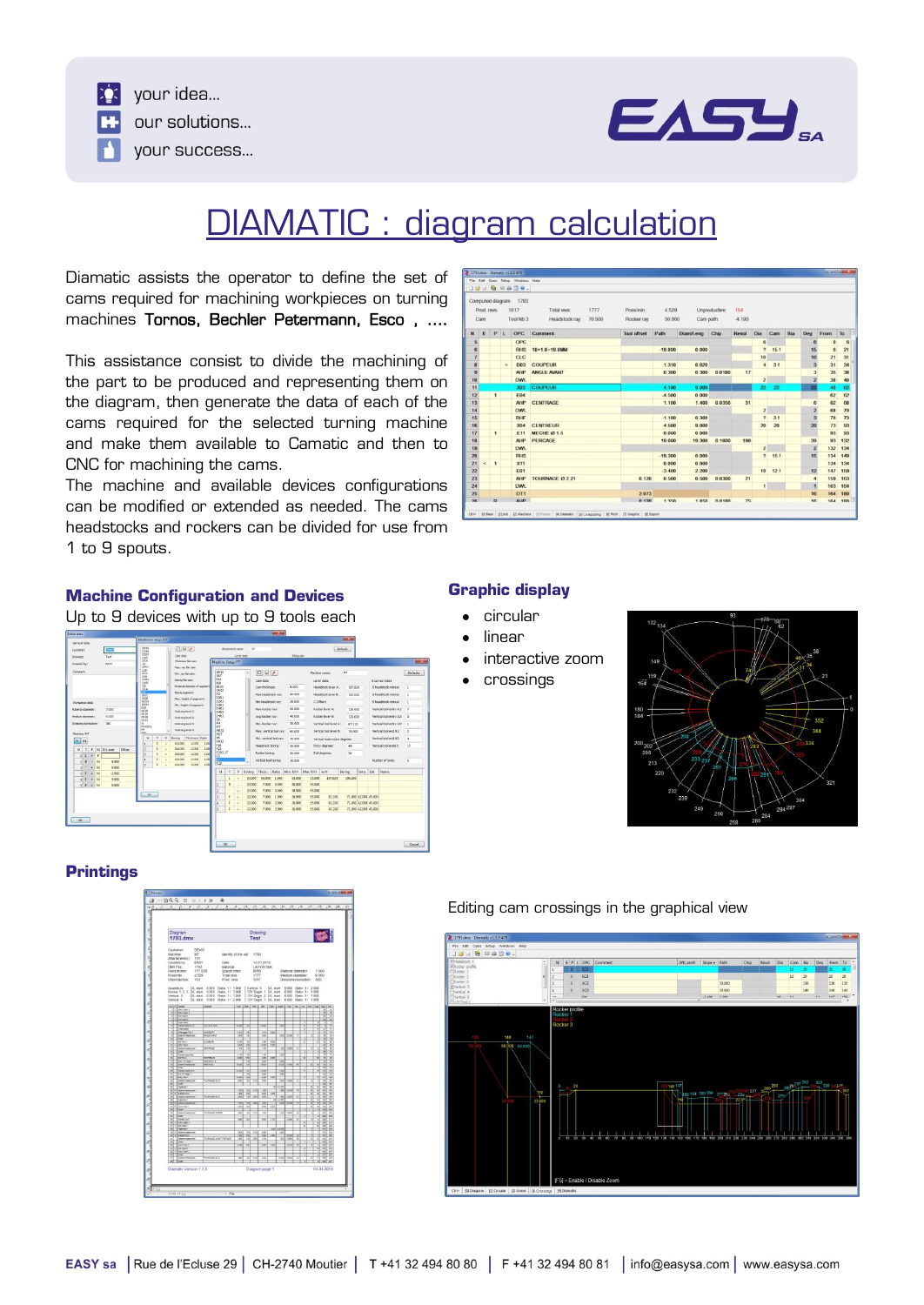



## CAMATIC : machining programming

Camatic assists the operator to create a new cam, to edit generated Diamatic cams or to add a specific engraving. It allows to visualize the contours of the cam and engraving.

The machine program generated in ISO code form can be transferred to the integrated CNC or to an external milling machine. ISO code generation is configurable to provide an opening to conventional milling machines.



# Retrofit CNC : Machining

The electrical retrofit includes a fully equipped cabinet, the drive motors of the axes and a screen / keyboard / mouse.

The electric cabinet includes a PC-based CNC, servodrives for driving the axes, a frequency converter for the spindle and related functions such as clamping, coolant, etc.

The axes of the drive motors are AC brushless servomotors.